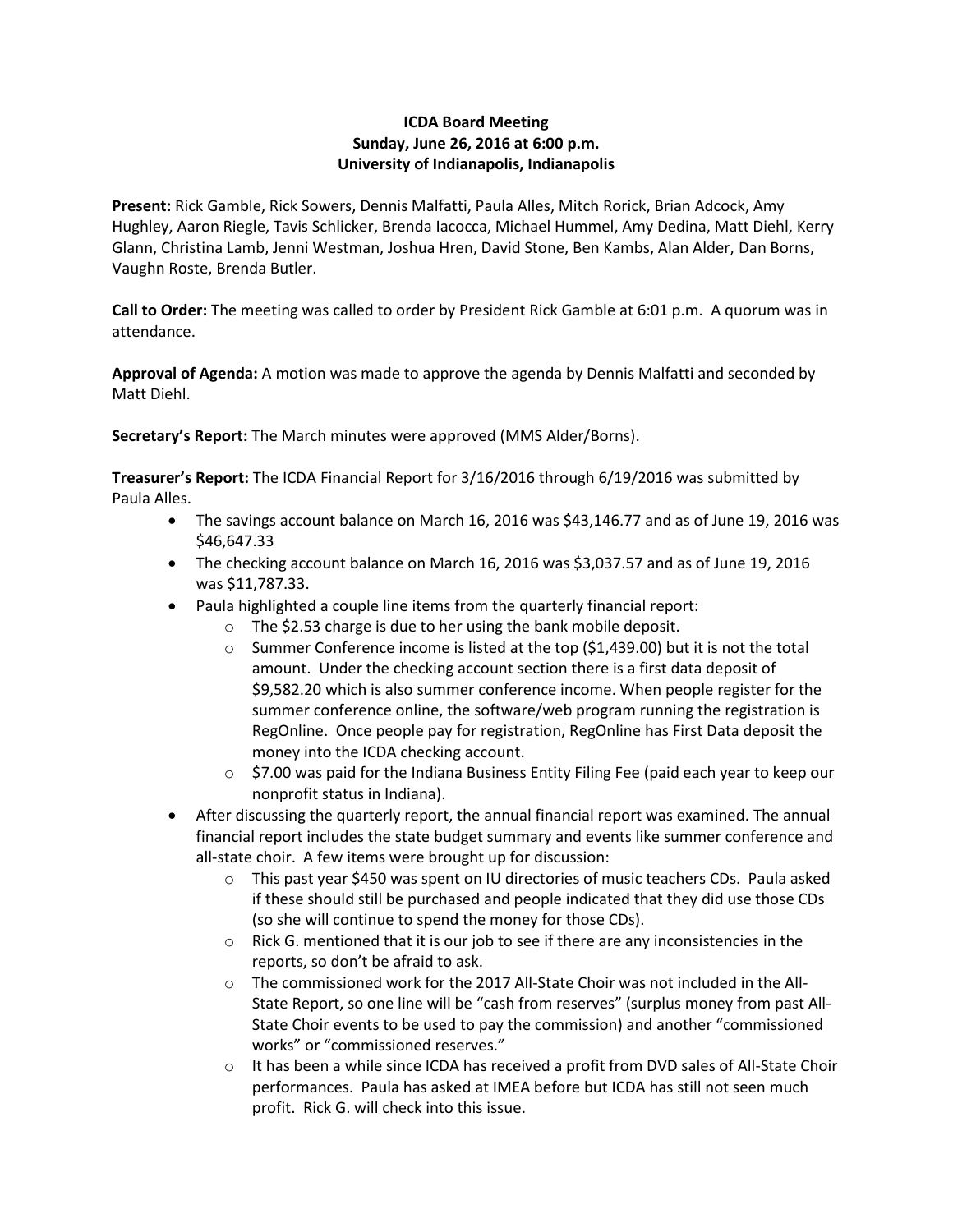$\circ$  Paula explained that when students pay \$5 for a student membership it does not cover the cost of the membership (ICDA and national contribute the rest of the money). She indicated that we are sharing the costs and investing for the future. Kerry Glann asked if this would be continuing next year and Rick G. indicated that as far as we know yes it will continue. Rick Sowers mentioned that some students drop after they don't receive the deal for the next membership year but it is still a good investment.

**Notations Report:** Amy Hughley shared that income for Notations this past year was up \$730 (\$2,230 income for 2015-2016 vs. \$1,500 proposed budget for 2015-2016). Due to this increase, Paula projected \$3,000 income for 2016-2017 and gave a hearty "bravo" to Amy. Income is received from advertisements, which are purchased from both university and non-university vendors. Amy has contacted various vendors, and if you know of potential vendors Amy asked that you let her know.

For the notations newsletter, there is a rotation of who submits articles and when they are due (the ICDA website includes these dates and advertising information). For the spring submission deadline, Amy will talk with Rick G. but is thinking of moving up the deadline from April 1<sup>st</sup> to March 1<sup>st</sup> so that the Notations newsletter can be sent out in enough time for teachers/etc. to see it. The spring newsletter includes information about the summer conference, and Amy wants to make sure people have enough time to see it and plan for the conference. It was asked if the Notations newsletter was published online, and Amy said currently no. She will check with the webmaster to see about having Notations available on the ICDA website.

## **Old Business:**

- Conference update from Dennis Dennis first thanked people for their help with the conference. The biggest difference this year is that there will be an event off-site. Trinity Episcopal Church will be presenting an Evensong Service at its church location. Following the service, James Mulholland is hosting a reception at his penthouse. Dennis asked for volunteers to hand out programs at the service and Amy, Mitch, and Brenda volunteered. For the Tuesday conducting masterclass, Dennis asked that the board serve as the lab choir so that the other participants of the conference could watch the masterclass conductors rather than focusing on reading the music. Rick G. shared that we are supposed to be communicators, so be a little evangelical and say hi to at least one person you don't know at the conference.
- All-State Choir update from Brian Adcock Not a lot has changed from the last All-State update. Brian indicated that the repertoire list has been sent to Dave's Music, contracts are in place, and most auditions will happen in the fall.

## **New Business:**

 Talk about the fact of being a member state – Within ACDA there are states that are member states and other states that are affiliate states. The importance of this distinction came to light while Rick G. and Mitch Rorick were attending the ACDA Leadership Conference this summer. As part of the Leadership Conference, ACDA leadership talked about the implementation of Repertoire and Resources (which is replacing Repertoire and Standards). There was a concern that ICDA would need to rewrite their constitution for the Repertoire and Resources (R & R) change. However, it was discovered that ICDA became a member state a few years ago and we should be using the national constitution (rather than changing our own constitution).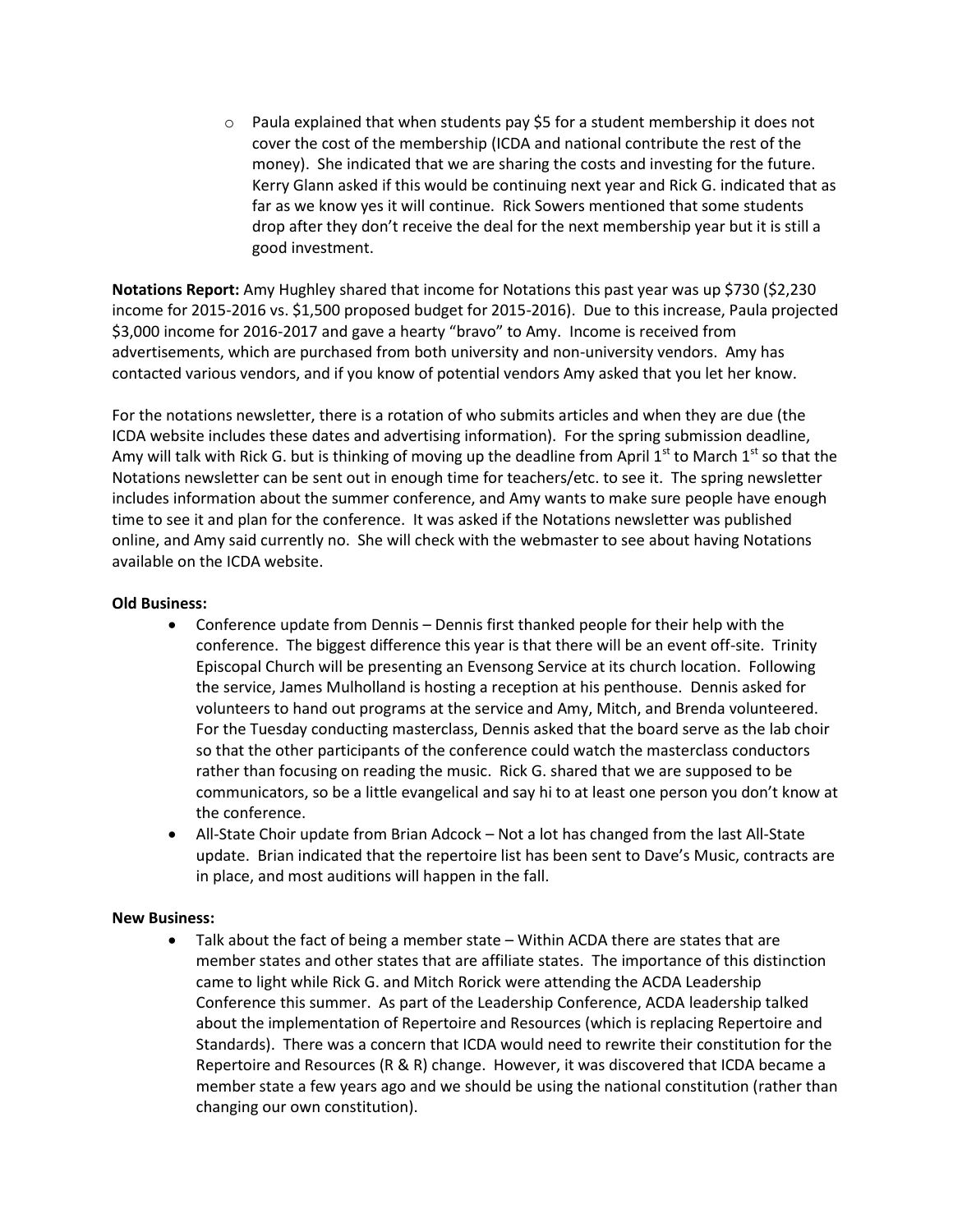Discuss the new R & R positions – Rick G. will explain more about the change from R & S (Repertoire and Standards) to R & R (Repertoire and Resources) at the ICDA conference meeting on Wednesday but wanted to give a brief explanation to the board. As part of R & R, there will be four coordinators for the four areas (Youth, Collegiate, Lifelong, and Repertoire Specific). Under these areas, there can be multiple R & R chairs to cover Children & Community Youth, Senior HS, College/University, Music in Worship, Vocal Jazz, Women's, etc. Although the four areas (Youth, Collegiate, Lifelong, and Repertoire Specific) are required, the chairs/items under these areas can be flexible (e.g. Indiana might have a Show Choir chair while a state in the northwest might instead have a Vocal Jazz chair). Rick G. mentioned that we are about a year out from implementing these changes, but now is a great opportunity to see what chairs we should have for ICDA, and how this impacts the board make-up. For R & R chairs, as well as other board members, there are resources on the ACDA website (e.g. duties of the different positions). One of the duties of the ACDA leadership is to promote choral arts, and Rick G. encouraged the board members to go out in their areas and encourage other directors.

Since Mitch also attended the 2016 Leadership Conference, he talked about R & R and the conference. R & R has been quite a few years in the making. As one division president told Mitch, she likes R & R because it adds structure but also empowers the states to fit R & R to their needs. For example, as mentioned before, Indiana might want to have a Show Choir chair because Show Choir is popular in Indiana but another state might instead have a Vocal Jazz chair (or you could have both). During the Leadership Conference, a strategic plan was shared. This recently completed strategic plan is a way for ACDA to prepare for the future and better help its members. As part of this plan were recommendations like investing in data systems, supporting state structures, advocacy, budget, etc. Although still very new, the national board has already followed up on some of the recommendations (e.g. approving a plan to overhaul data systems of ACDA that are very old) and looks forward to considering other items in the strategic plan. Finally, Mitch discussed the issue of member vs. affiliate state. For some large states (e.g. Texas and California), it is beneficial for them to be considered an affiliate state because they have more control over decisions. In addition, for taxes, funding, etc. it makes sense for them to be affiliate states because they have hired staff, etc. Indiana is currently a member state but was an affiliate state. There are a lot of benefits to being a member state like blanket insurance coverage, help with IRS reports, etc. Although member states should use the national ACDA constitution, Rick S. suggested that since the national constitution leaves out quite a few details we should still keep our ICDA documents but use them more as rules of governance.

 Proposed quarterly meetings: Sunday, September 25, 2016 3:00 p.m. (ISSMA Office); Friday, January 13, 2017 (time and location TBD – Ft. Wayne during IMEA conference); Sunday, April 9, 2017 3:00 p.m. (ISSMA Office); Sunday, June 25, 2017 6:00 p.m. (University of Indianapolis, tentative date). The June 25 date was listed as tentative because of wanting to check on some potential conflicts (e.g. show choir conflicts).

#### **District Representative Reports:**

- Districts 1, 3, 5, 6, 7, & 8 have no new items to report.
- District 2 Tavis Schlicker invited the board to the ALCM conference happening in Fort Wayne on July 6-8. In addition to workshops, services, etc., there is a free concert by the King's Singers.